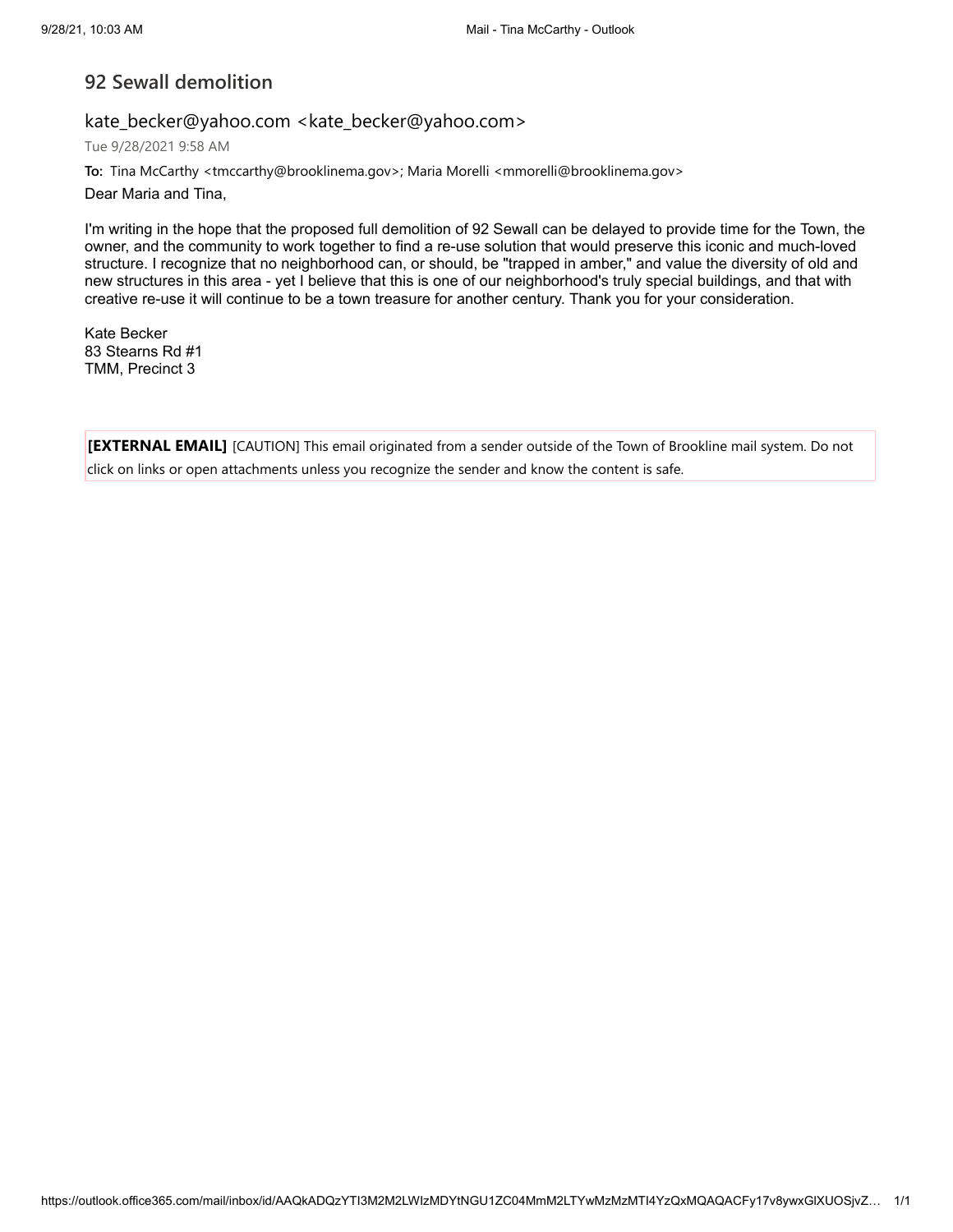# **Bertram Inn Proposed Demolition Preservation Commission - Opposed to Demolition**

### Holly Carson <Holly.Carson@gmo.com>

Tue 9/28/2021 10:56 AM

**To:** Tina McCarthy <tmccarthy@brooklinema.gov> **Cc:** Maria Morelli <mmorelli@brooklinema.gov> Tina and Maria,

I am a long time Brookline resident and have lived on Sewall Ave for over 14 years. My husband and I plan to retire in our current residence. We value the neighborhood feel to our area on Sewall an Brookline in general. We very much hope and wish to preserve the current environment and architecture. I am very much opposed to potential plans to demolishing the current structure at 92 Sewall.

- This house is an anchor on the corner
- It's a beautiful historic house designed by a well-known architect.
- Urge REUSE of this building, i.e. condos in the existing house or as an inn
- Urge an 18-month delay to give us time to negotiate with Mr. Austen

Demolition destroys the streetscape and in my view have a negative impact on the block, and broader area. What we love about Brookline – from when I moved here 30 years ago – is that there is a community feel and neighborhood environment. It's not just high rise condos on every corner. My fear is we are moving closer and closer to becoming a community with just high rise, institutional feel buildings. And once we lose that, we can never get it back.

Please help us keep what is special about Brookline and do NOT demolish 92 Sewall Ave. Regards, Holly Carson 617-283-5435

#### **92 Sewall Slated for Demolition Wednesday, 9/29/2021,7:30 PM:**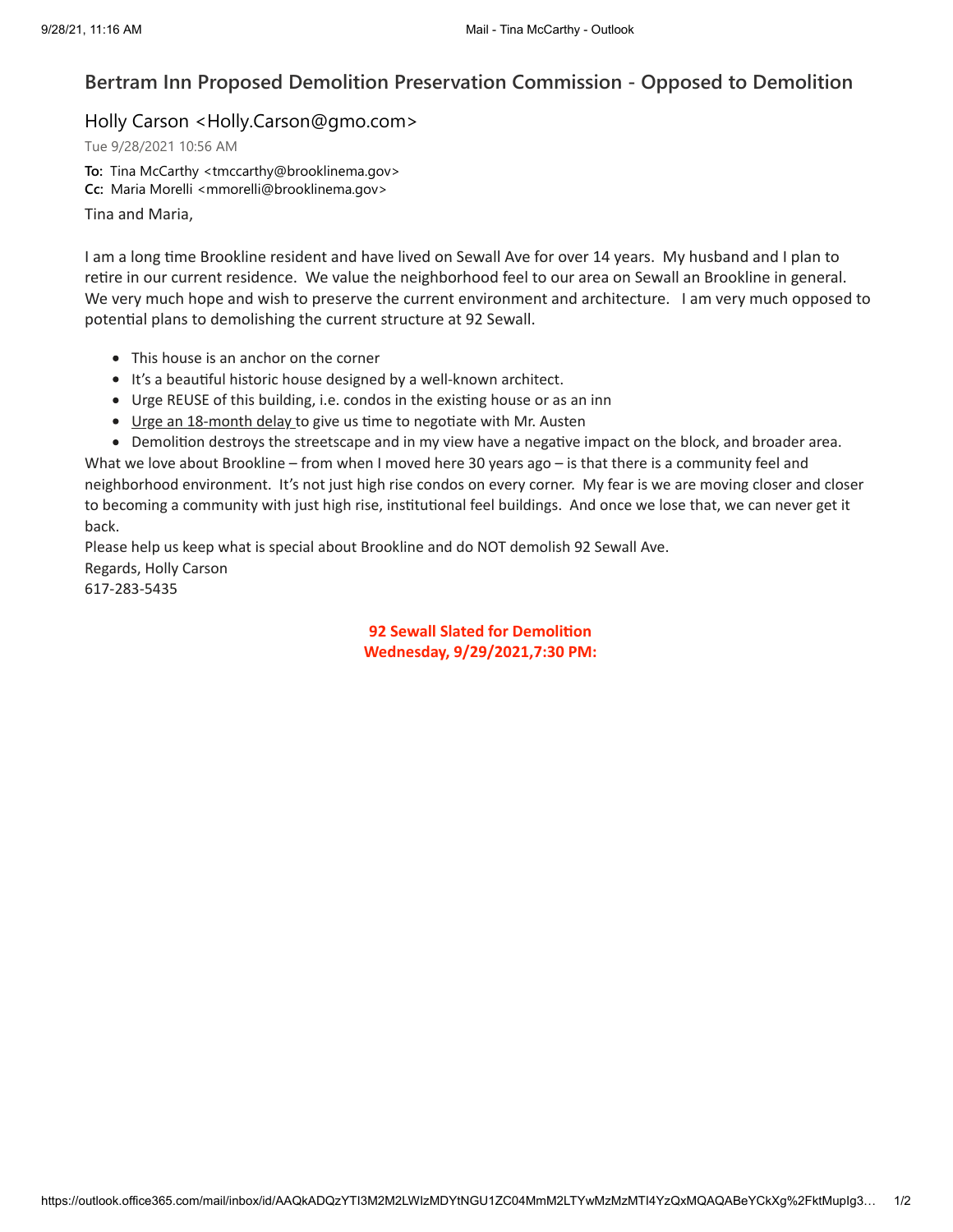9/28/21, 11:16 AM **Mail - Time McCarthy - Outlook** 

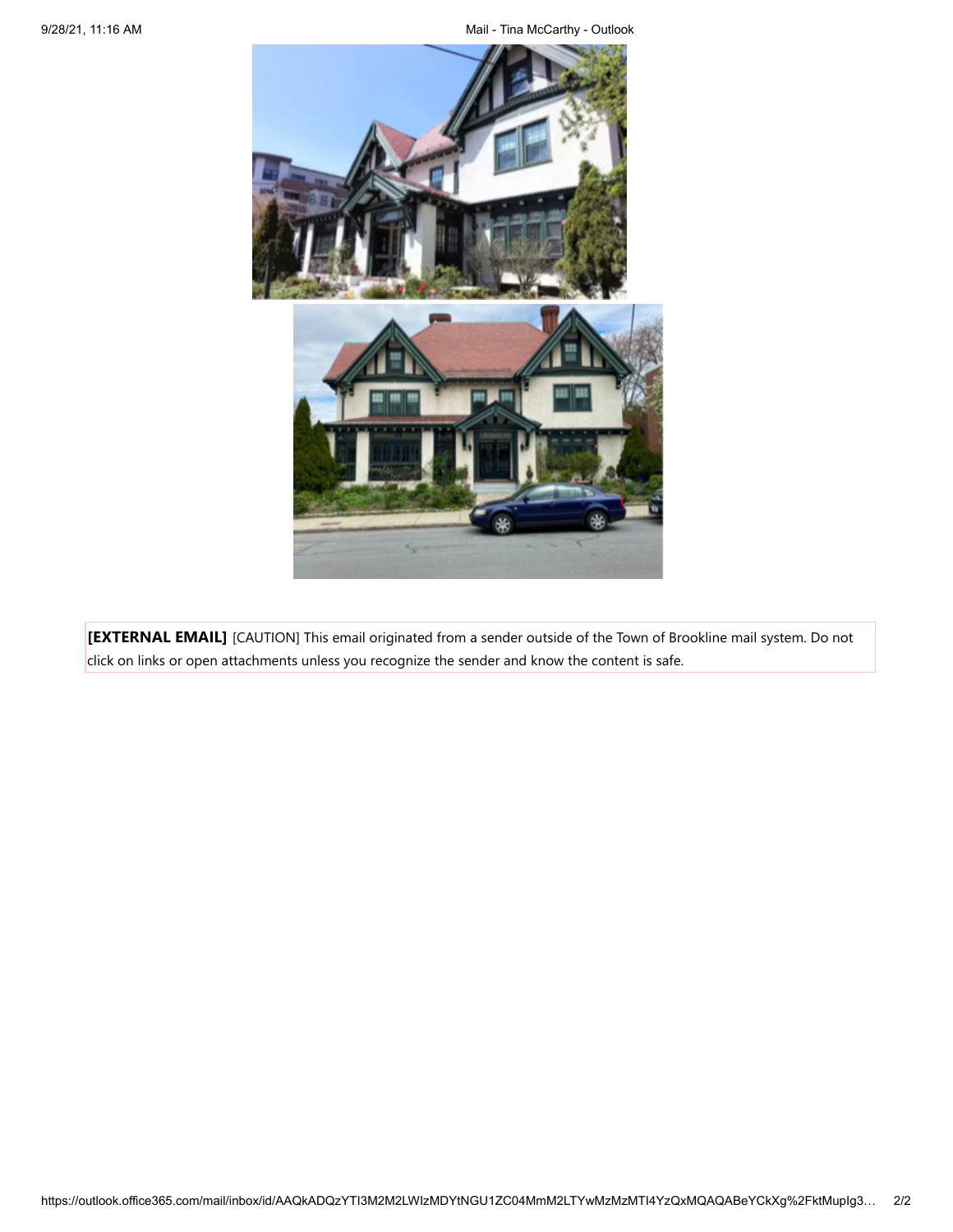# **Re: Bertram Inn Proposed Demolition Preservation Commission Wednesday, 9/29/2021, 7:30 PM**

Maria Morelli <mmorelli@brooklinema.gov> Wed 9/29/2021 2:38 PM **To:** Mike O <mike.olfe@gmail.com>; Tina McCarthy <tmccarthy@brooklinema.gov> Mr. Olfe,

Thank you for your email. I understand how disheartening the possibility of demolition is for you and your neighbors. I am cc'ing preservation planner Tina McCarthy who is staffing the Preservation Commission hearing on this matter. She can explain the 12-month demolition delay regulation. My advice is to submit your comments directly to Tina so that she can forward them to the Preservation Commission, which will discuss options available with the parameters of the bylaw.

Thank you for participating in this process. Your comments are very important to the Town.

Very best, Maria

**Maria Morelli, AICP** Senior Planner Town of Brookline mmorelli@brooklinema.gov. |. 617-730-2670

"Democracy is not a state. It is an act." Rep. John Lewis

**From:** Mike O <mike.olfe@gmail.com> **Sent:** Wednesday, September 29, 2021 1:35 PM To: Maria Morelli <mmorelli@brooklinema.gov> **Subject:** Bertram Inn Proposed Demolition Preservation Commission Wednesday, 9/29/2021, 7:30 PM

Dear Ms. Morelli:

I live on Sewall Ave and pass this beautiful house every day. It is one of the few exceptions from the unrelenting ugliness of the larger buildings on St. Paul near this intersection. The idea that this would be demolished is extremely disheartening. Cannot the town try to avoid a race to the architectural bottom, and preserve some of its better heritage by preserving this building through reuse?

Thanks Michael Olfe 122 Sewall Ave. Sent from **[Mail](https://protect-us.mimecast.com/s/J0yDCqxMZ5u97OPjHZ-oCq?domain=go.microsoft.com)** for Windows